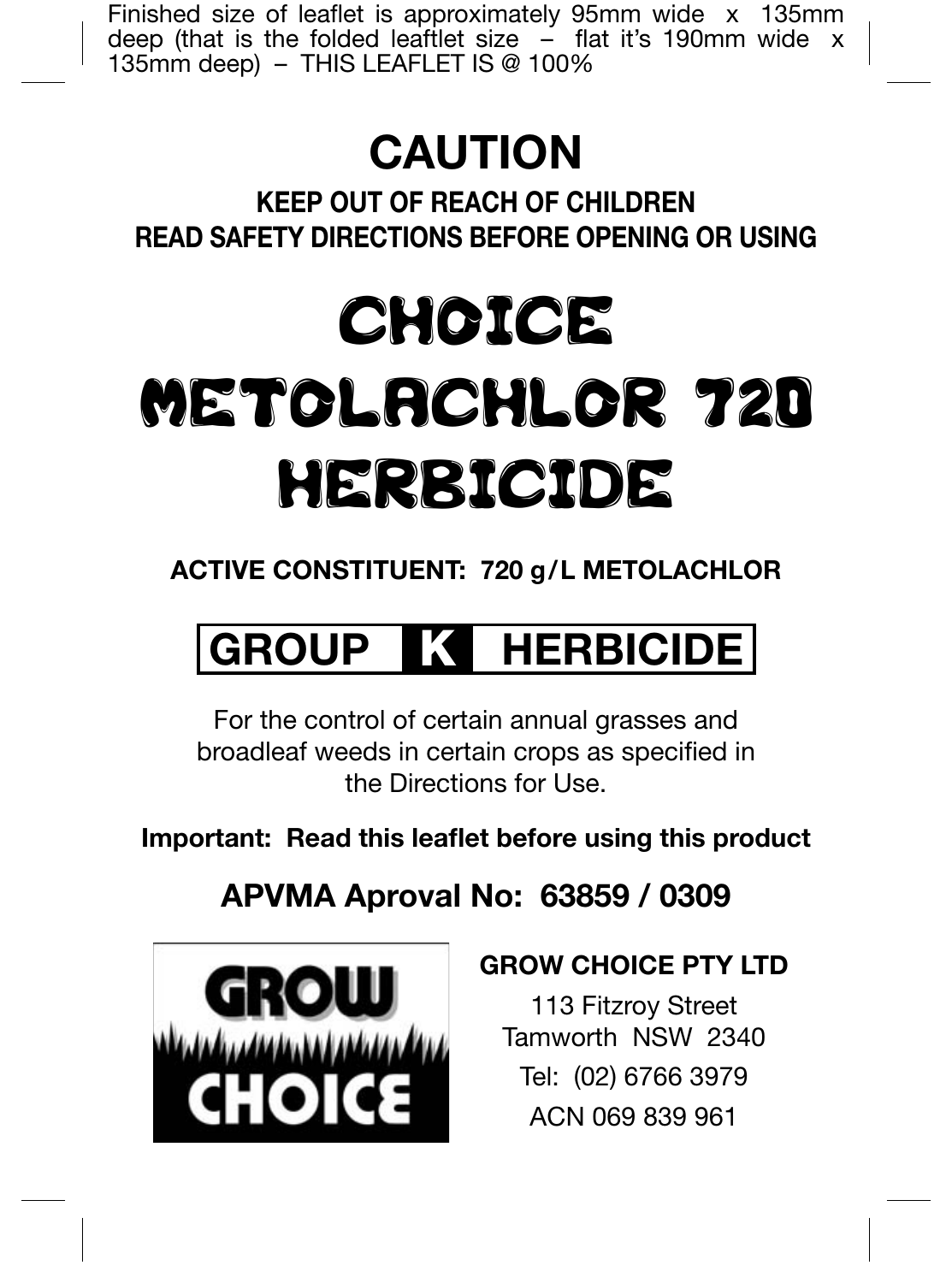| ī<br>î. |
|---------|
| ï       |
|         |
|         |
| ٦       |
|         |
|         |
|         |
|         |
|         |
|         |
|         |

| <b>Grop</b>  | Weeds Controlled                                   | <b>State</b> | Rate        | <b>Critical Comments</b>                |
|--------------|----------------------------------------------------|--------------|-------------|-----------------------------------------|
| Broccoli,    | Barnyard Grass,                                    | NSW,         | 3 to 4 L/ha | Apply immediately after                 |
|              | Brussels sprouts, Blackberry Nightshade, ACT, Vic, |              |             | transplanting. Sufficient irrigation to |
| Cabbages,    | Chickweed (suppression),   Qld, Tas,               |              |             | wet the top 3 to 4cm of soil should     |
| Cauliflowers | Deadnettle, Fat-hen,                               | NT only      |             | be applied within 24 hours. Use         |
|              | Lovegrass, Pigeon Grass,                           |              |             | rates towards the higher end of the     |
|              | Pigweed (Suppression),                             |              |             | range where Blackberry Nightshade,      |
|              | Potato Weed,                                       |              |             | Chickweed, Fat-hen, Lovegrass,          |
|              | Shepherds Purse,                                   |              |             | Pigeon Grass, Pigweed, Potato           |
|              | Stinging Nettle,                                   |              |             | Weed and Wireweed are the major         |
|              | Summer Grass,                                      |              |             | problem.                                |
|              | Wireweed (suppression)                             |              |             |                                         |
|              |                                                    |              |             | See Warning - Brassica crops.           |
|              |                                                    |              |             |                                         |
|              |                                                    |              |             |                                         |
|              |                                                    |              |             |                                         |
|              |                                                    |              |             |                                         |
|              |                                                    |              |             |                                         |
|              |                                                    |              |             |                                         |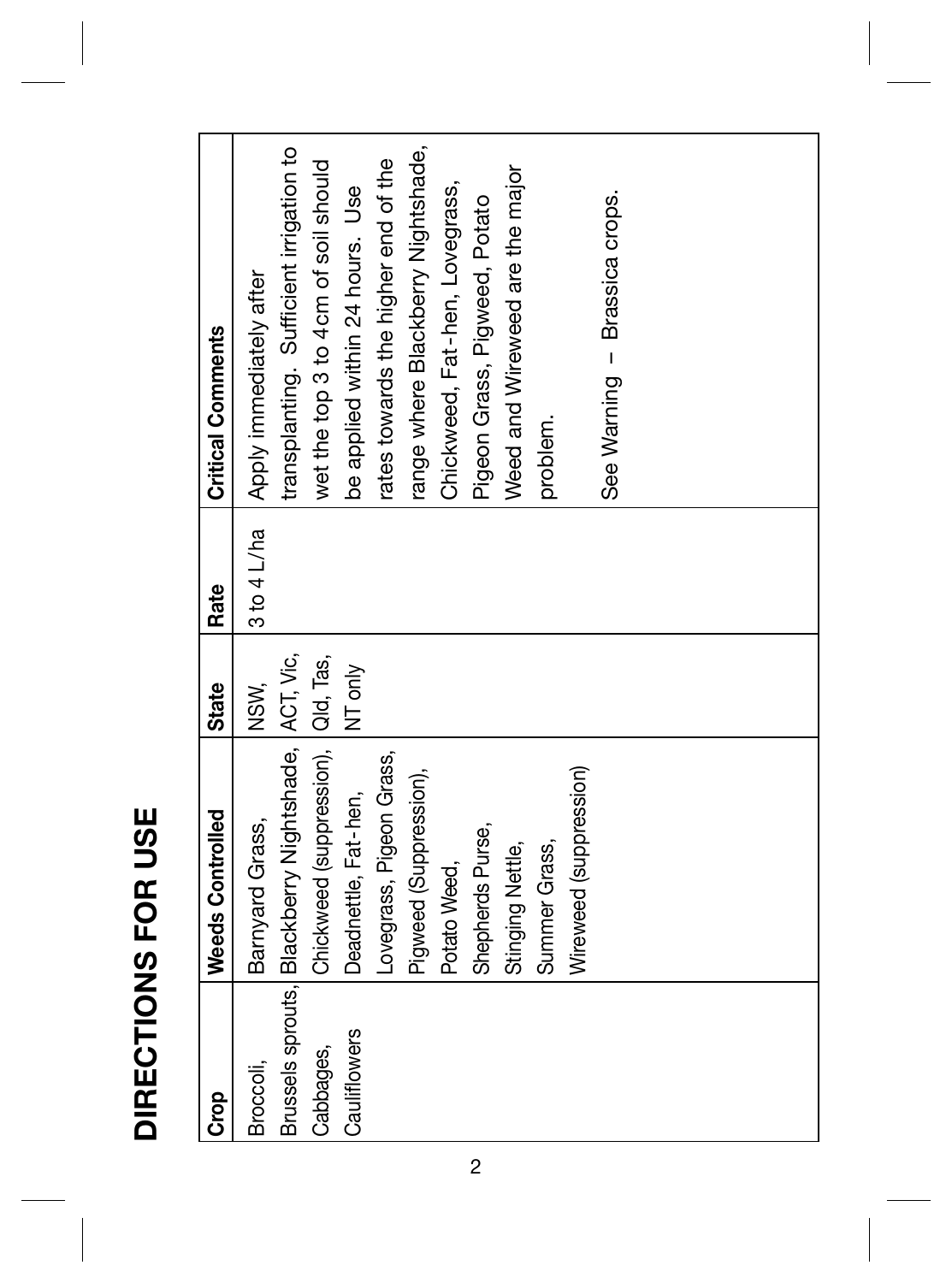| <b>Critical Comments</b> | should be applied within 24 hours.<br>transplanting. Sufficient irrigation<br>Peru, Common Sowthistle, Fierce<br>Redroot Amaranth, Twiggy Turnip<br>and Nettleleaf Goosefoot are the<br>end of the range where Apple of<br>to wet the top 3 to 4 cm of soil<br>Thornapple, Liverseed Grass,<br>Jse rates towards the higher<br>Apply immediately after<br>major problems. | occur in broccoli in red soils and<br>Stunting and reduced yield may<br>WARNING: Qld only.<br>light alluvial soils.                                | See Warning - Brassica crops.                                                                                                                                                                                                                            |
|--------------------------|---------------------------------------------------------------------------------------------------------------------------------------------------------------------------------------------------------------------------------------------------------------------------------------------------------------------------------------------------------------------------|----------------------------------------------------------------------------------------------------------------------------------------------------|----------------------------------------------------------------------------------------------------------------------------------------------------------------------------------------------------------------------------------------------------------|
|                          |                                                                                                                                                                                                                                                                                                                                                                           |                                                                                                                                                    |                                                                                                                                                                                                                                                          |
| Rate                     | 3 to 4 L/ha                                                                                                                                                                                                                                                                                                                                                               |                                                                                                                                                    |                                                                                                                                                                                                                                                          |
| State                    | ACT only<br>NSW.                                                                                                                                                                                                                                                                                                                                                          | Qld only                                                                                                                                           |                                                                                                                                                                                                                                                          |
| <b>Weeds Controlled</b>  | Brussels sprouts, Fierce Thornapple<br>Crowsfoot Grass,<br>Liverseed Grass,<br>(suppression),<br>Winter Grass                                                                                                                                                                                                                                                             | Thornapple (suppression),<br>Weed, Redroot Amaranth<br>Liverseed Grass, Yellow<br>Apple of Peru, Awnless<br>Barnyard Grass, Fierce<br>suppression) | Cotula, Common Sowthistle   WA only<br>Annual Ryegrass, Common   Vic, Tas<br>Ryegrass, Liverseed Grass,<br>suppression), Twiggy Turnip<br>(suppression), Winter Grass<br>Grass, Fiddle Dock, Italian<br>(suppression), Crowsfoot<br>Nettleleaf Goosefoot |
| <b>Poso</b>              | Cauliflowers<br>Cabbages,<br>Broccoli,                                                                                                                                                                                                                                                                                                                                    |                                                                                                                                                    |                                                                                                                                                                                                                                                          |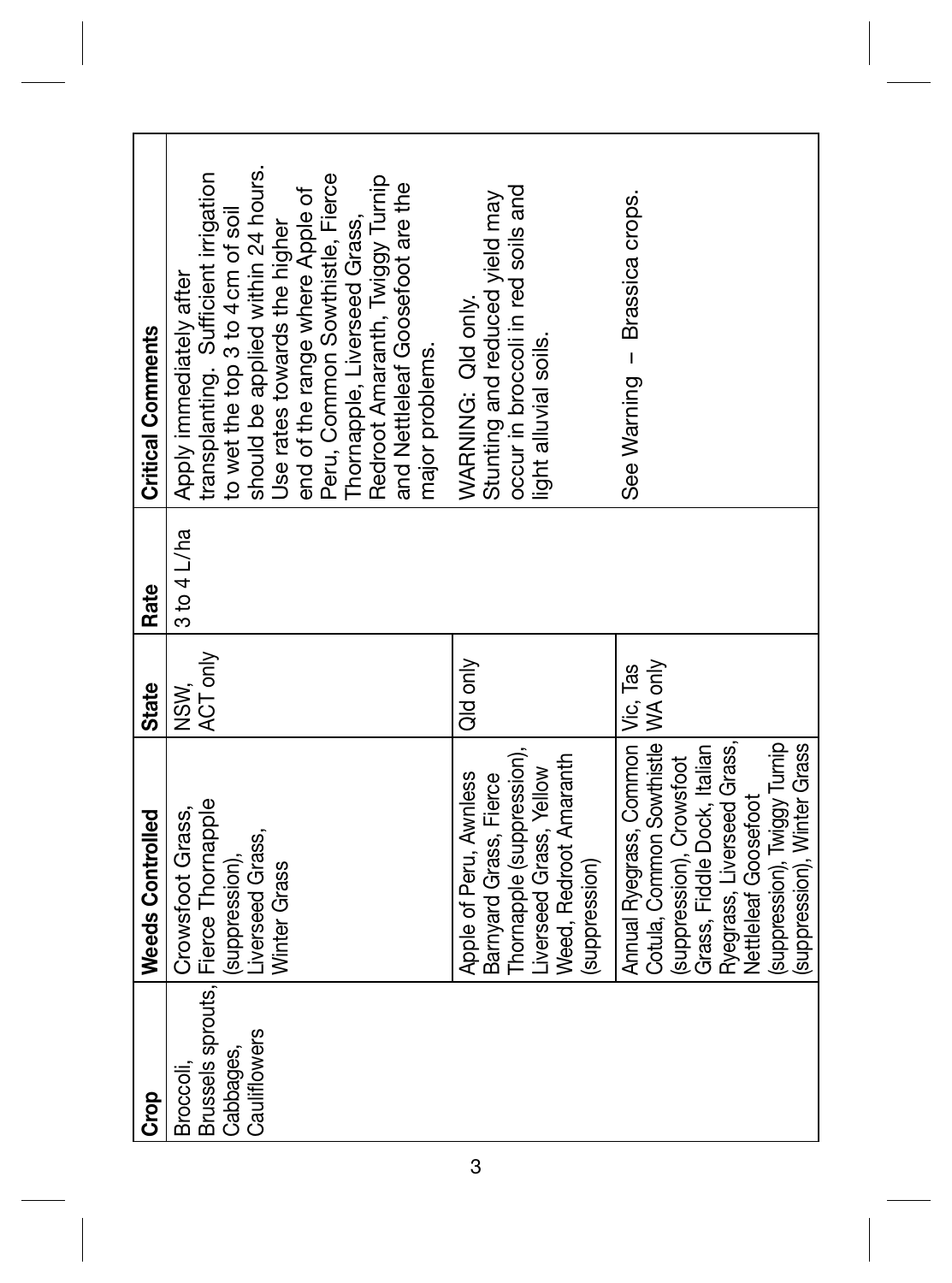| <b>Crop</b> | Weeds Controlled                                                                                                      | <b>State</b>                                              | Rate               | <b>Critical Comments</b>                                                                                                                                                                                                                                                                                                                                                                                                                                                                                                                                                                                                                                                                                                                                                                                                      |
|-------------|-----------------------------------------------------------------------------------------------------------------------|-----------------------------------------------------------|--------------------|-------------------------------------------------------------------------------------------------------------------------------------------------------------------------------------------------------------------------------------------------------------------------------------------------------------------------------------------------------------------------------------------------------------------------------------------------------------------------------------------------------------------------------------------------------------------------------------------------------------------------------------------------------------------------------------------------------------------------------------------------------------------------------------------------------------------------------|
| Canola      | <b>Toad Rush</b>                                                                                                      | ACT, SA,<br>Vic, Tas,<br>Qid, WA<br>NSW,<br>$\frac{1}{2}$ | 0.3 to 0.5<br>L/ha | Apply to moist soil. Use rates towards<br>and before crops and weeds emerge.<br>Apply at or immediately after planting<br>the higher end of the range where<br>onger residual control is required.                                                                                                                                                                                                                                                                                                                                                                                                                                                                                                                                                                                                                            |
| Cotton      | Lovegrass, Pigeon Grass,<br>Summer Grass,<br>Crowsfoot Grass,<br>Liverseed Grass,<br>Barnyard Grass,<br>Wandering Jew | ACT, Qld<br>NSW,<br>only                                  | 2L/ha              | DO NOT use on soils where the sand<br>Rain or irrigation is necessary within<br>towards the higher end of the range<br>rate where sand content of the soil<br>grass population is expected.<br>DO NOT throw untreated soil onto<br>to a depth of 3 to 4 cm. Use rates<br>rain does not occur or irrigation is<br>content exceeds 70%. Use lower<br>10 days of spraying to thoroughly<br>unavailable, incorporate chemical<br>boom sprayer applying 60 to 120<br>or immediately after planting and<br>Pre-emergent: Apply before, at,<br>s within the range 50% to 70%.<br>on heavy soils or where a heavy<br>treated areas as this will reduce<br>germinated using a low volume<br>wet the top 3 to 4cm of soil. If<br>before crops and weeds have<br>itres of mixture per hectare.<br>See Warning - Cotton.<br>weed control. |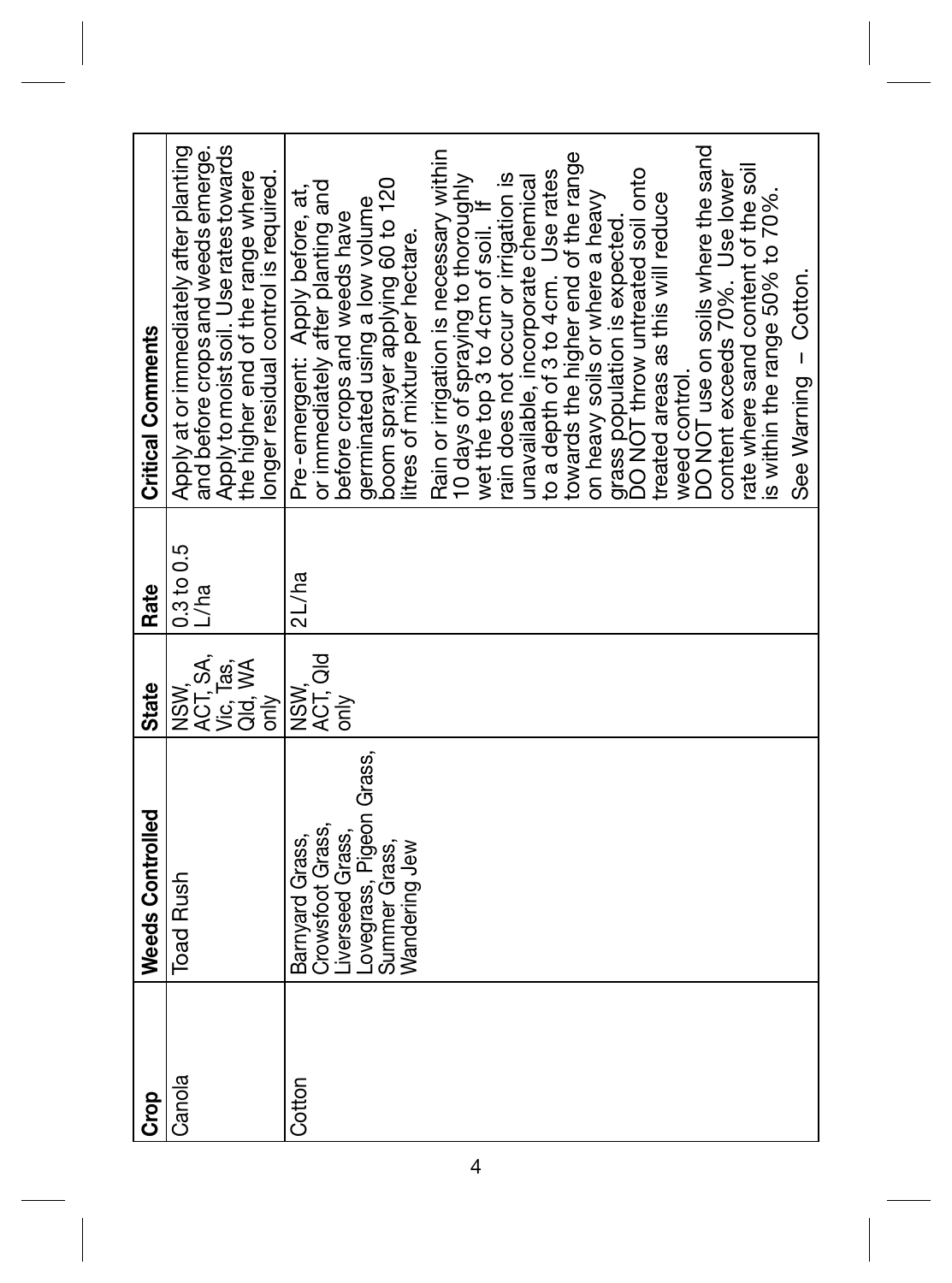| Green Beans,<br><b>Crop</b> | Blackberry Nightshade,<br>Weeds Controlled                                                                                                                                       | <b>State</b>                        | $3 to 4$ L/ha<br>Rate | <b>Critical Comments</b>                                                                                                                                                                                                                                                                                                                                                                                                                                                                                                                                                                                                          |
|-----------------------------|----------------------------------------------------------------------------------------------------------------------------------------------------------------------------------|-------------------------------------|-----------------------|-----------------------------------------------------------------------------------------------------------------------------------------------------------------------------------------------------------------------------------------------------------------------------------------------------------------------------------------------------------------------------------------------------------------------------------------------------------------------------------------------------------------------------------------------------------------------------------------------------------------------------------|
| Navy Beans                  | Lovegrass, Pigeon Grass,<br>suppression of Pigweed<br>Fat-hen, Potato Weed,<br>Common Sowthistle,<br>Summer Grass and<br>Crowsfoot Grass,<br>Liverseed Grass,<br>Barnyard Grass, | NSW<br>ACT, Qld,<br>Vic, SA<br>only |                       | Pre-emergent: Apply before, at, or<br>immediately after planting and before<br>unavailable, incorporate chemical to<br>Rain or irrigation is necessary within<br>crops and weeds have germinated.<br>a depth of 3 to 4 cm.<br>DO NOT throw untreated soil onto<br>rain does not occur or irrigation is<br>10 days of spraying to thoroughly<br>wet the top 3 to 4 cm of soil. If<br>treated areas as this will reduce<br>weed control.                                                                                                                                                                                            |
|                             | Powell's Amaranth                                                                                                                                                                | Tas only                            | 4L/ha                 | Pre-emergent: Apply before, at, or<br>immediately after planting and before<br>unavailable, incorporate chemical to<br>Rain or irrigation is necessary within<br>Choice Metolachlor 720 application<br>should be followed by 1 L/ha<br>BASAGRAN* (2-leaf Amaranth)<br>For sufficient Amaranth control, the<br>crops and weeds have germinated.<br>a depth of 3 to 4 cm.<br>DO NOT throw untreated soil onto<br>rain does not occur or irrigation is<br>10 days of spraying to thoroughly<br>wet the top 3 to 4 cm of soil. If<br>plus 2L/ha BASAGRAN* (4-leaf<br>treated areas as this will reduce<br>weed control.<br>Amaranth). |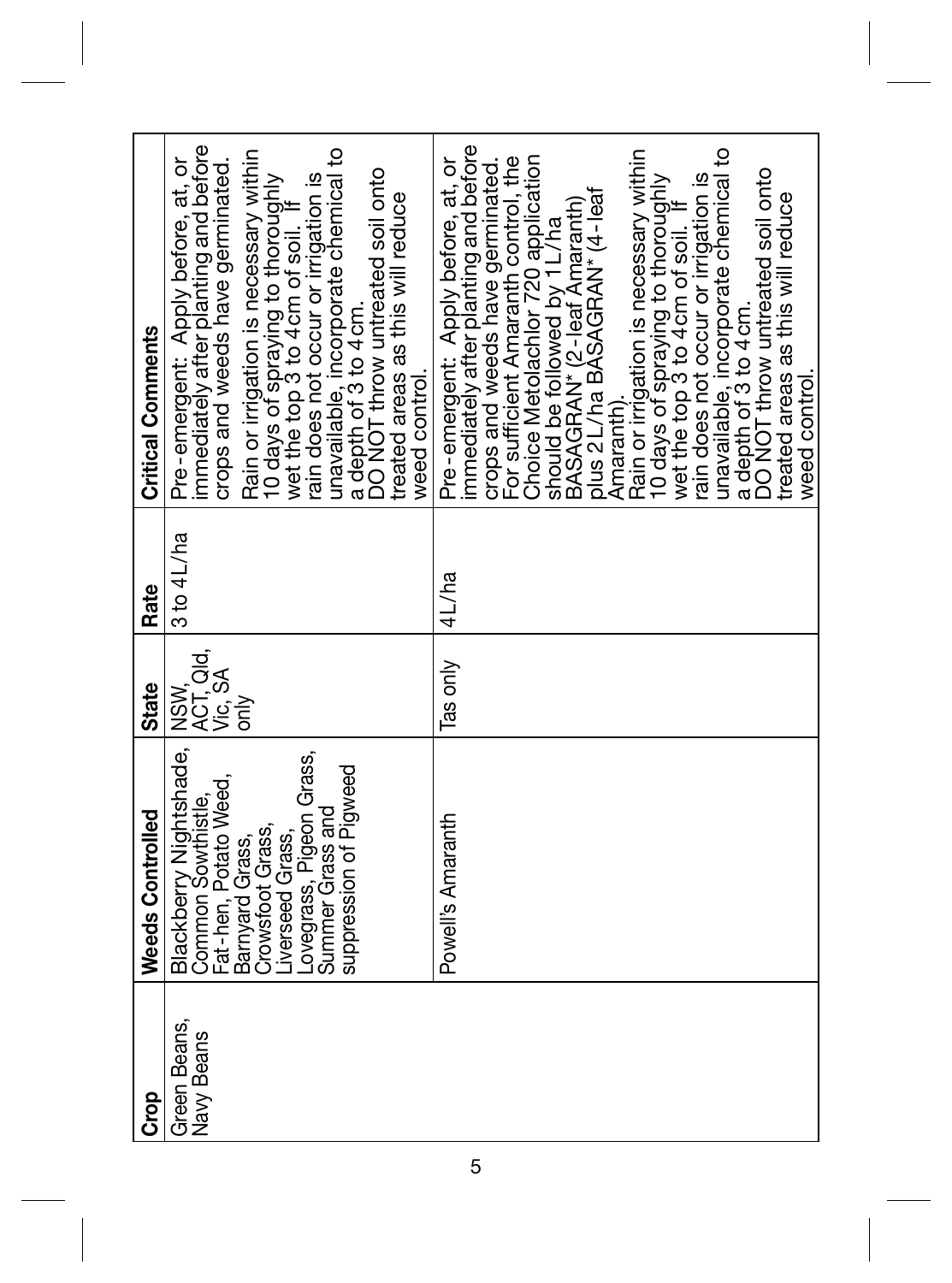| <b>Critical Comments</b> | boom sprayer applying 60 to 120<br>or immediately after planting and<br>Pre-emergent: Apply before, at,<br>germinated using a low volume<br>before crops and weeds have<br>litres of mixture per hectare. | 2 to 4L plus   Rain or irrigation is necessary within<br>towards the higher end of the range<br>lower rate where the sand content<br>to a depth of 3 to 4 cm. Use rates<br>DO NOT throw untreated soil onto<br>rain does not occur or irrigation is<br>unavailable, incorporate chemical<br>sand content exceeds 70%. Use<br>10 days of spraying to thoroughly<br>treated areas as this will reduce<br>on heavy soils or where a heavy<br>DO NOT use on soils where the<br>of the soil is within the range of<br>wet the top 3 to 4 cm of soil. If<br>grass population is expected.<br>weed control.<br>50% to 70%. |
|--------------------------|-----------------------------------------------------------------------------------------------------------------------------------------------------------------------------------------------------------|---------------------------------------------------------------------------------------------------------------------------------------------------------------------------------------------------------------------------------------------------------------------------------------------------------------------------------------------------------------------------------------------------------------------------------------------------------------------------------------------------------------------------------------------------------------------------------------------------------------------|
| Rate                     | $2$ to $4$ L/ha                                                                                                                                                                                           | (500q/L)<br>Atrazine<br>2.5L of<br>per ha                                                                                                                                                                                                                                                                                                                                                                                                                                                                                                                                                                           |
| State                    | ACT, Vic,<br>Qld, SA,<br>NSW,<br>only                                                                                                                                                                     |                                                                                                                                                                                                                                                                                                                                                                                                                                                                                                                                                                                                                     |
| Weeds Controlled         | Lovegrass, Pigeon Grass, NT, Tas<br>Barnyard Grass,<br>Crowsfoot Grass,<br>Liverseed Grass,<br>Summer Grass,<br>Wandering Jew                                                                             | Amaranth, Slim Amaranth<br>Burr, Pigweed, Redroot<br>Needle Burr, Noogoora<br>Blackberry Nightshade<br>Thornapple, Mintweed,<br>Caltrop, Common                                                                                                                                                                                                                                                                                                                                                                                                                                                                     |
| <b>Orop</b>              | Sweet Corn<br>Inot Waxy<br>Maize)<br>Maize                                                                                                                                                                |                                                                                                                                                                                                                                                                                                                                                                                                                                                                                                                                                                                                                     |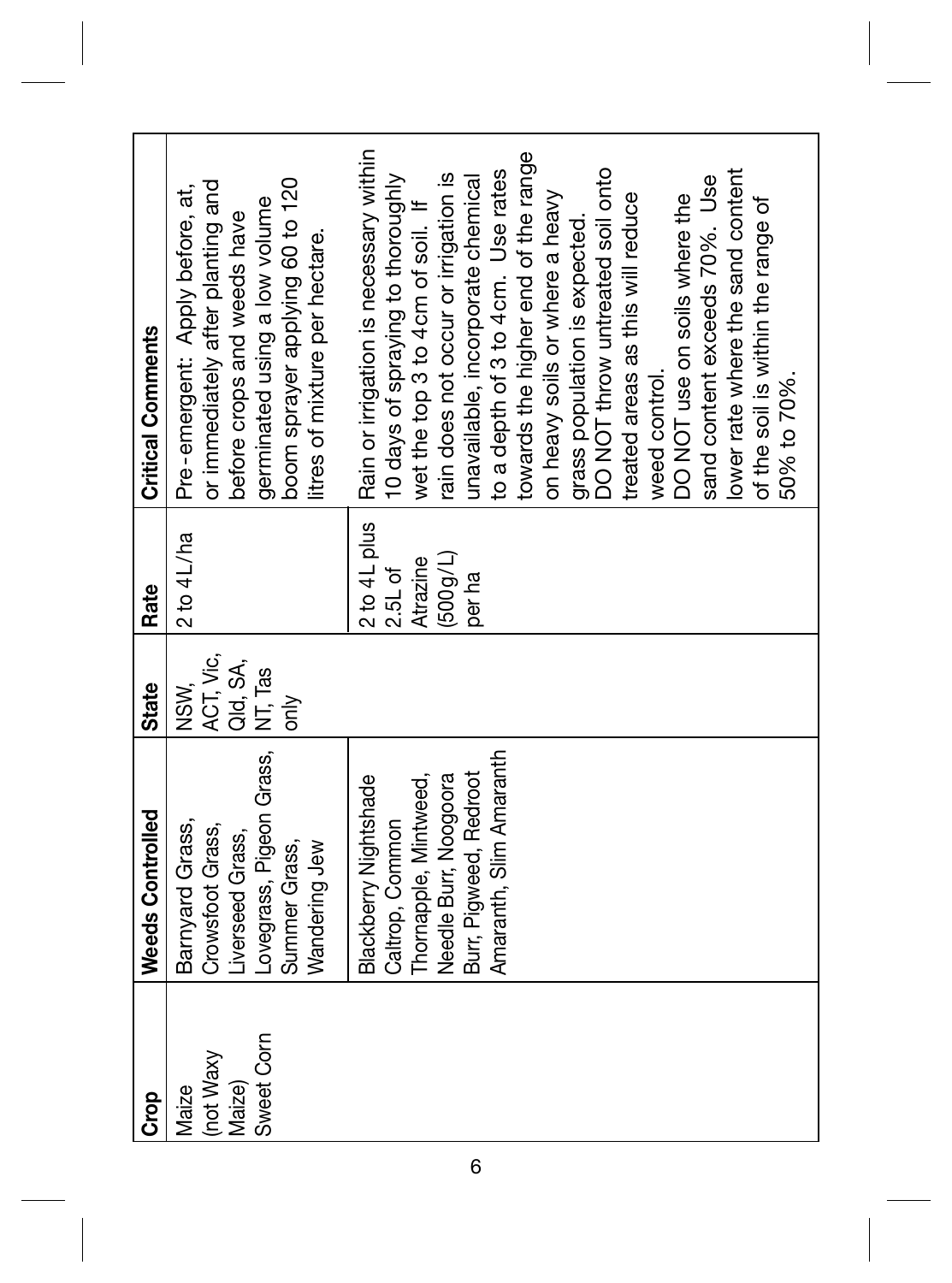| <b>Crop</b>     | <b>Weeds Controlled</b> | State            | Rate      | <b>Critical Comments</b>             |
|-----------------|-------------------------|------------------|-----------|--------------------------------------|
| Pastures -      | <b>Toad Rush</b>        | Vic, NSW, 400 to |           | Apply at, or immediately after       |
| Trikkala sub-   |                         | ACT, NT,         | 500 mL/ha | planting and before pasture          |
| clover, Haifa   |                         | SA, WA           |           | species and weeds emerge.            |
| White clover,   |                         | only             |           | Application should be made to a      |
| Maral Persian   |                         |                  |           | moist seedbed. Sufficient rain to    |
| clover,         |                         |                  |           | thoroughly wet the top 3 to 4 cm of  |
| Paradana        |                         |                  |           | soil should occur within 10 days of  |
| Balansa clover, |                         |                  |           | spraying. Use rates towards the      |
| Redquin Red     |                         |                  |           | higher end of the range in wet areas |
| clover,         |                         |                  |           | or when longer residual control is   |
| Phalaris and    |                         |                  |           | required.                            |
| Cocksfoot       |                         |                  |           | OO NOT use in soils where            |
|                 |                         |                  |           | prolonged waterlogging is            |
|                 |                         |                  |           | anticipated, otherwise unacceptable  |
|                 |                         |                  |           | crop retardation will occur. Avoid   |
|                 |                         |                  |           | damage to pasture species by         |
|                 |                         |                  |           | avoiding overlaps and double         |
|                 |                         |                  |           | spraying in headlands where White,   |
|                 |                         |                  |           | Persian and Balansa clovers are      |
|                 |                         |                  |           | sown if the 500mL rate is being      |
|                 |                         |                  |           | used.                                |
|                 |                         |                  |           |                                      |
|                 |                         |                  |           |                                      |
|                 |                         |                  |           |                                      |
|                 |                         |                  |           |                                      |

7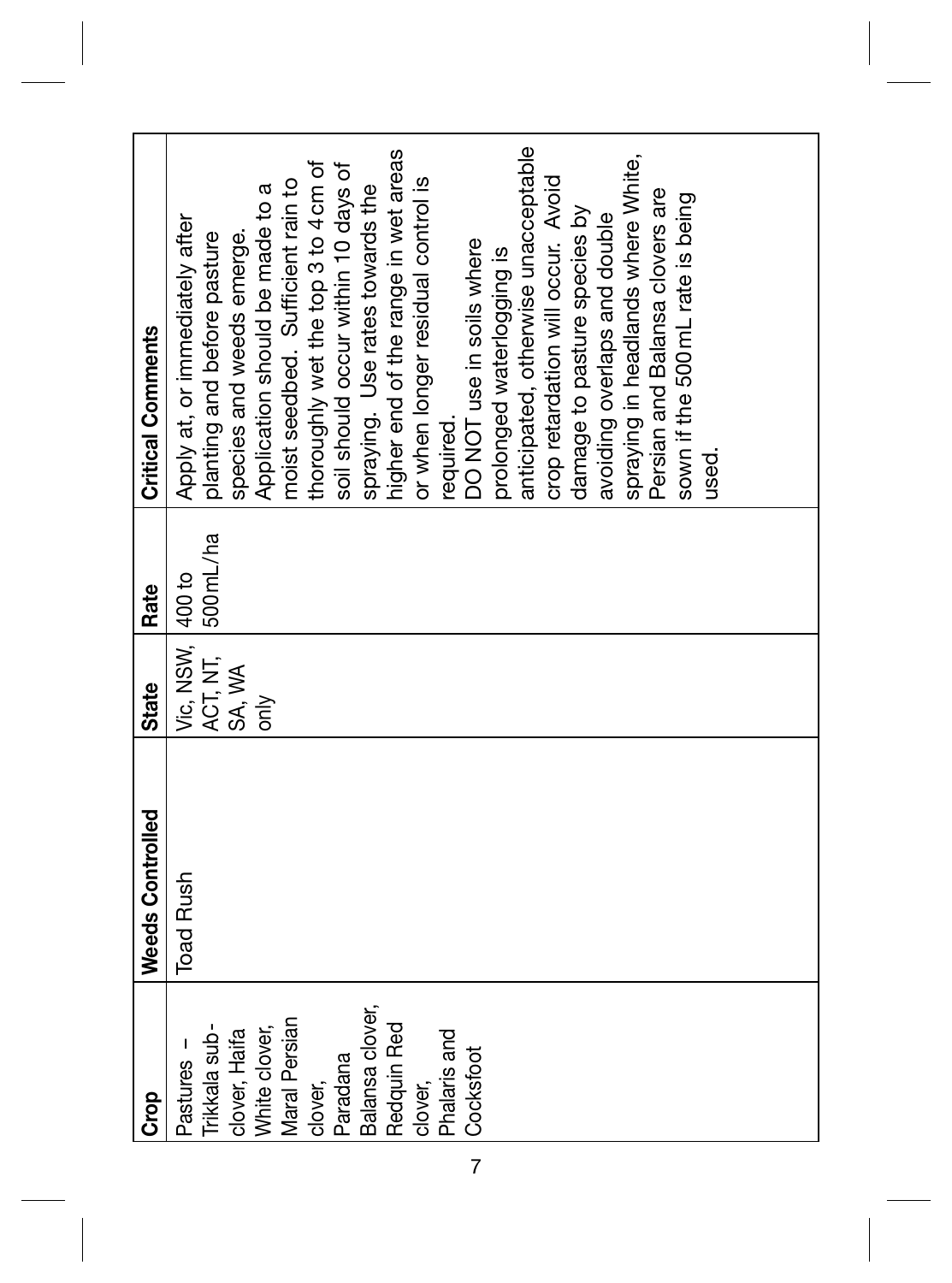| <b>Crop</b> | <b>Weeds Controlled</b> | <b>State</b>  | Rate        | <b>Critical Comments</b>               |
|-------------|-------------------------|---------------|-------------|----------------------------------------|
|             |                         |               |             |                                        |
| Peanuts     | Barnyard Grass,         | ai<br>T       | 2 to 4 L/ha | Apply pre-irrigation where soil        |
|             | Crowsfoot Grass,        | NSW,          |             | crusting is likely. Apply before, at,  |
|             | Liverseed Grass,        | ACT, NT       |             | or immediately after planting and      |
|             | Lovegrass,              | $\frac{y}{6}$ |             | before weeds germinate.                |
|             | Pigeon Grass,           |               |             | Rain or irrigation is necessary within |
|             | Summer Grass,           |               |             | 10 days of spraying to thoroughly      |
|             | Wandering Jew           |               |             | wet the top 3 to 4cm of soil. If       |
|             |                         |               |             | rain does not occur or irrigation is   |
| Soybeans,   |                         | NSW,          |             | unavailable, incorporate chemical      |
| Sunflowers  |                         | ACT, Vic,     |             | to a depth of 3 to 4 cm. DO NOT        |
|             |                         | Qld, SA,      |             | throw untreated soil onto treated      |
|             |                         | NT only       |             | areas as this will reduce weed         |
|             |                         |               |             | control. Use rate toward the higher    |
|             |                         |               |             | end of the range on heavy soils or     |
|             |                         |               |             | where a heavy grass population is      |
|             |                         |               |             | expected.                              |
|             |                         |               |             |                                        |
|             |                         |               |             |                                        |
|             |                         |               |             |                                        |
|             |                         |               |             |                                        |
|             |                         |               |             |                                        |
|             |                         |               |             |                                        |
|             |                         |               |             |                                        |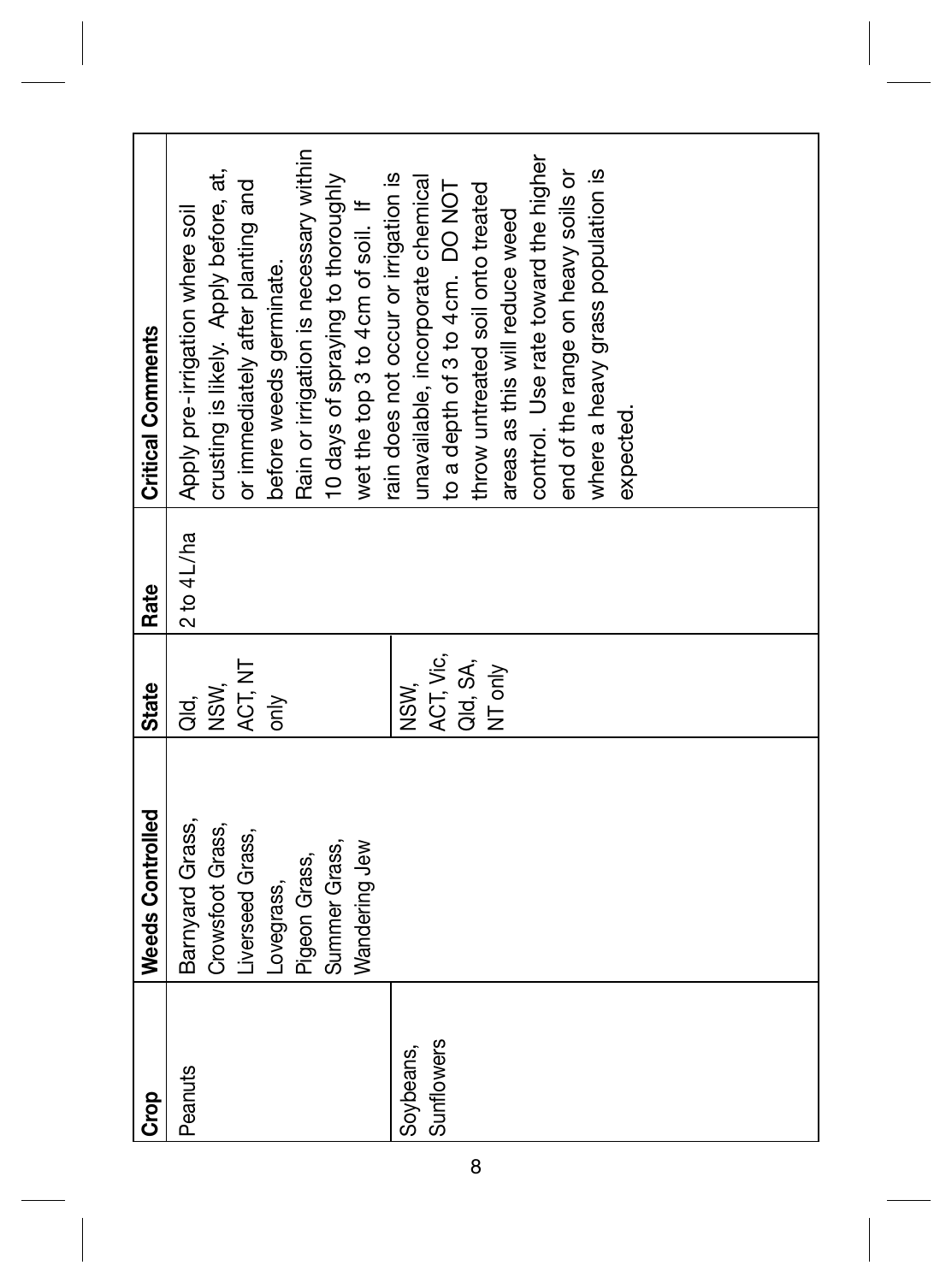| <b>Critical Comments</b> | boom sprayer applying 60 to 120<br>NOT apply to sorghum seed not<br>previously treated with Concep II<br>or immediately after planting and<br>Pre-emergent: Apply before, at,<br>itres of mixture per hectare. DO<br>germinated using a low volume<br>before crops and weeds have | a depth of 3 to 4 cm. DO NOT throw<br>unavailable, incorporate chemical to<br>Sorghum Seed Safener.<br>Rain or irrigation is necessary within<br>neavy grass population is expected.<br>untreated soil onto treated areas as<br>the range on heavy soils or where a<br>rain does not occur or irrigation is<br>Jse rate toward the higher end of<br>Use the lower rate on sandy soils.<br>10 days of spraying to thoroughly<br>wet the top 3 to 4 cm of soil. If<br>this will reduce weed control. | aftertransplanting before weeds have<br>germinated. Sufficient irrigation to<br>wet the soil through the weed zone<br>Pre-emergent: Apply immediately<br>should be applied within 24 hours.<br>occur following rehilling due to<br>Further weed germination may<br>exposure of untreated soil. |
|--------------------------|-----------------------------------------------------------------------------------------------------------------------------------------------------------------------------------------------------------------------------------------------------------------------------------|----------------------------------------------------------------------------------------------------------------------------------------------------------------------------------------------------------------------------------------------------------------------------------------------------------------------------------------------------------------------------------------------------------------------------------------------------------------------------------------------------|------------------------------------------------------------------------------------------------------------------------------------------------------------------------------------------------------------------------------------------------------------------------------------------------|
| Rate                     | $2$ to $4$ L/ha                                                                                                                                                                                                                                                                   | plus 2.5L of<br>$2$ to $4L$ /ha<br>(500g/L)<br>Atrazine<br>per ha                                                                                                                                                                                                                                                                                                                                                                                                                                  | 3L/ha                                                                                                                                                                                                                                                                                          |
| <b>State</b>             | ACT, NT,<br>Qld only<br>NSW.                                                                                                                                                                                                                                                      |                                                                                                                                                                                                                                                                                                                                                                                                                                                                                                    | ACT, Qld,<br>Vic, NT,<br>SA only                                                                                                                                                                                                                                                               |
| Weeds Controlled         | Barnyard Grass,<br>Crowsfoot Grass,<br>Liverseed Grass,<br>Wandering Jew<br>Summer Grass,<br>Pigeon Grass,<br>-ovegrass,                                                                                                                                                          | Amaranth, Slim Amaranth<br>Blackberry Nightshade,<br>Burr, Pigweed, Redroot<br>Needle Burr, Noogoora<br>Thornapple, Mintweed,<br>Caltrop, Common                                                                                                                                                                                                                                                                                                                                                   | Black Pigweed, Red Shank, NSW,<br>Grass, Crowsfoot Grass,<br>Suppression of Evening<br>Potato Weed, Barnyard<br>Grass, Summer Grass.<br>Lovegrasses, Pigeon<br>iverseed Grass,<br>Primrose                                                                                                     |
| Crop                     | Sorghum treated<br>Sorghum Seed<br>with Concep <sup>II</sup><br>Safener                                                                                                                                                                                                           |                                                                                                                                                                                                                                                                                                                                                                                                                                                                                                    | Sweet Potatoes                                                                                                                                                                                                                                                                                 |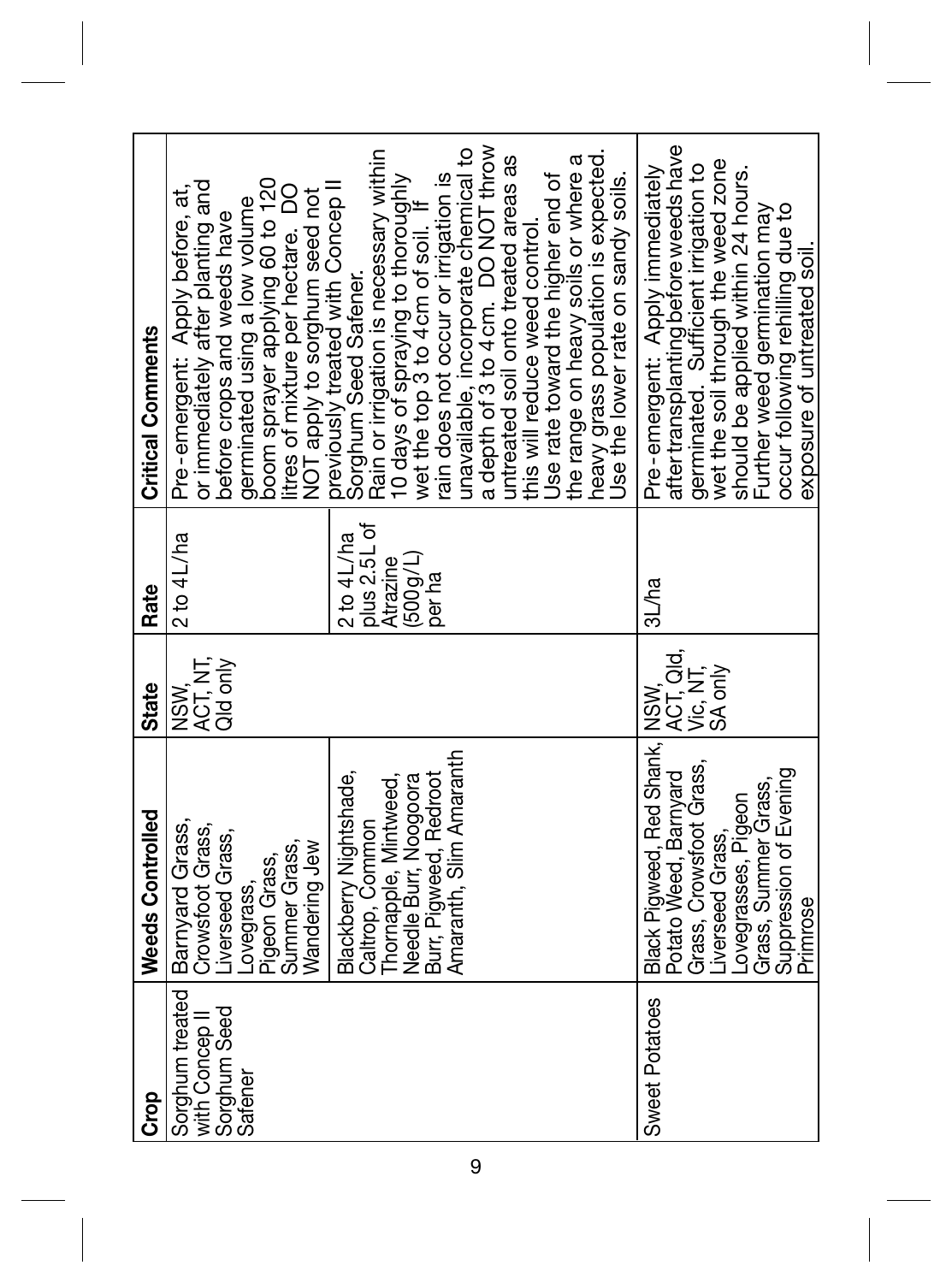| <b>Orop</b>                | <b>Weeds Controlled</b>                      | <b>State</b>    | Rate | <b>Critical Comments</b>                                              |
|----------------------------|----------------------------------------------|-----------------|------|-----------------------------------------------------------------------|
| Tobacco                    | Barnyard Grass,                              | Vic, NSW, 3L/ha |      | Apply by low volume boom spray                                        |
| (transplanted in<br>field) | Lovegrass, Pigeon Grass,<br>Summer Grass and | ACT only        |      | weeds and grasses germinate. The<br>prior to transplanting and before |
|                            | suppression of Common                        |                 |      | seedbed should be fine and free of                                    |
|                            | Thornapple (Datura                           |                 |      | arge clods. Thoroughly incorporate                                    |
|                            | stramonium) and                              |                 |      | within 7 days of spraying using a                                     |
|                            | Nightshades (Solanum                         |                 |      | rotary hoe or similar equipment                                       |
|                            | sarrachoides and S.                          |                 |      | set to work to a depth of 7.5 cm.                                     |
|                            | nigrum)                                      |                 |      | DO NOT use disc-cultivating                                           |
|                            |                                              |                 |      | implements. An even coverage of                                       |
|                            |                                              |                 |      | the herbicide is essential.                                           |
|                            |                                              |                 |      | The herbicide needs to be activated                                   |
|                            |                                              |                 |      | by moisture through to the top                                        |
|                            |                                              |                 |      | 3 to 4 cm of soil at the time of                                      |
|                            |                                              |                 |      | application or within 4 days of                                       |
|                            |                                              |                 |      | ncorporation. This can be achieved                                    |
|                            |                                              |                 |      | by applying to moist soil, irrigating                                 |
|                            |                                              |                 |      | soon after incorporation or irrigating                                |
|                            |                                              |                 |      | immediately after transplanting.                                      |
|                            |                                              |                 |      | Avoid boom overlaps as double                                         |
|                            |                                              |                 |      | treatment may cause growth                                            |
|                            |                                              |                 |      | suppression. Temporary crop                                           |
|                            |                                              |                 |      | etardation may be observed when                                       |
|                            |                                              |                 |      | soil conditions remain dry after                                      |
|                            |                                              |                 |      | application or where black root rot                                   |
|                            |                                              |                 |      | may occur.                                                            |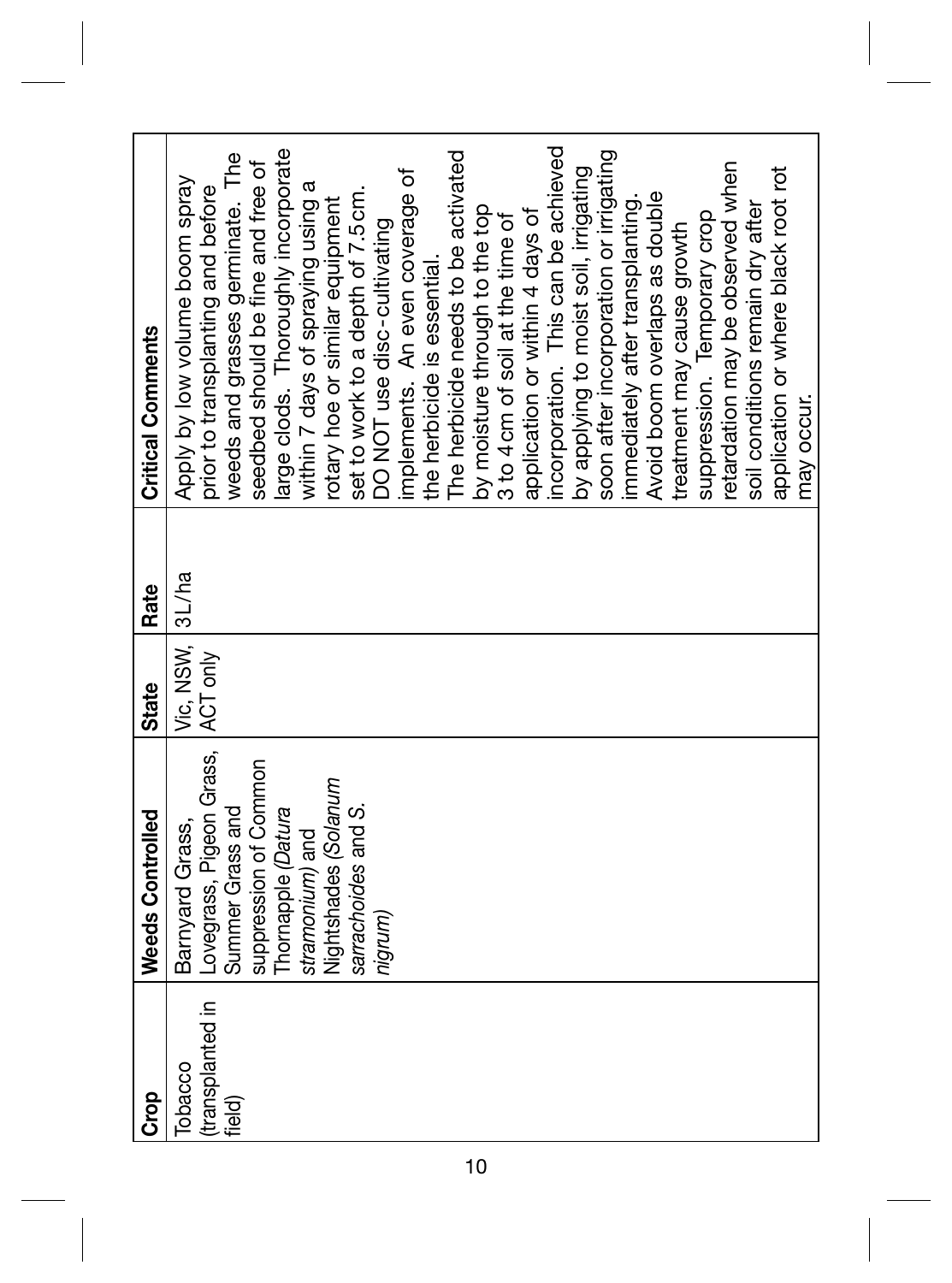| e<br>S                            | Weeds Controlled | State                        | <b>Rate</b> | <b>Critical Comments</b>                                                   |
|-----------------------------------|------------------|------------------------------|-------------|----------------------------------------------------------------------------|
| Wheat, Barley,<br>Oats, Triticale | <b>Toad Rush</b> | Vic, NSW, 300 to<br>ACT, SA, | 500 mL/ha   | Apply at, or immediately after<br>planting and before crop and             |
|                                   |                  | WA only                      |             | weeds emerge. Application should<br>be made to a moist seedbed and         |
|                                   |                  |                              |             | sufficient rain to thoroughly wet the<br>top 3 to 4cm of soil should occur |
|                                   |                  |                              |             | within 10 days after spraying. Use                                         |
|                                   |                  |                              |             | rates towards the higher end of the                                        |
|                                   |                  |                              |             | ange in wet areas or when longer                                           |
|                                   |                  |                              |             | residual control is required or in                                         |
|                                   |                  |                              |             | situations where crop competition                                          |
|                                   |                  |                              |             | is minimal.                                                                |
|                                   |                  |                              |             | When mixed with Triasulfuron                                               |
|                                   |                  |                              |             | ncorporate by sowing operation (for<br>formulations, apply pre-sowing and  |
|                                   |                  |                              |             | wheat only).                                                               |

**NOT TO BE USED FOR ANY PURPOSE, OR IN ANY MANNER CONTRARY TO THIS LABEL UNLESS**  NOT TO BE USED FOR ANY PURPOSE, OR IN ANY MANNER CONTRARY TO THIS LABEL UNLESS AUTHORISED UNDER APPROPRIATE LEGISLATION. **AUTHORISED UNDER APPROPRIATE LEGISLATION.**

WITHHOLDING PERIOD: **WITHHOLDING PERIOD:**

DO NOT HARVEST, GRAZE OR CUT FOR STOCK FOOD FOR 10 WEEKS AFTER **GREEN BEANS: DO NOT HARVEST, GRAZE OR CUT FOR STOCK FOOD FOR 10 WEEKS AFTER** DO NOT GRAZE TREATED FIELDS FOR 10 WEEKS AFTER APPLICATION. **CANOLA: DO NOT GRAZE TREATED FIELDS FOR 10 WEEKS AFTER APPLICATION.** APPLICATION.  **APPLICATION. GREEN BEANS: CANOLA:** 

DO NOT GRAZE OR CUT FOR STOCK FOOD FOR 13 WEEKS AFTER APPLICATION. DO NOT HARVEST, GRAZE OR CUT FOR STOCK FOOD FOR 23 WEEKS AFTER **PASTURES: DO NOT GRAZE OR CUT FOR STOCK FOOD FOR 13 WEEKS AFTER APPLICATION. SWEET POTATOES: DO NOT HARVEST, GRAZE OR CUT FOR STOCK FOOD FOR 23 WEEKS AFTER** APPLICATION.  **APPLICATION.**SWEET POTATOES: PASTURES:

11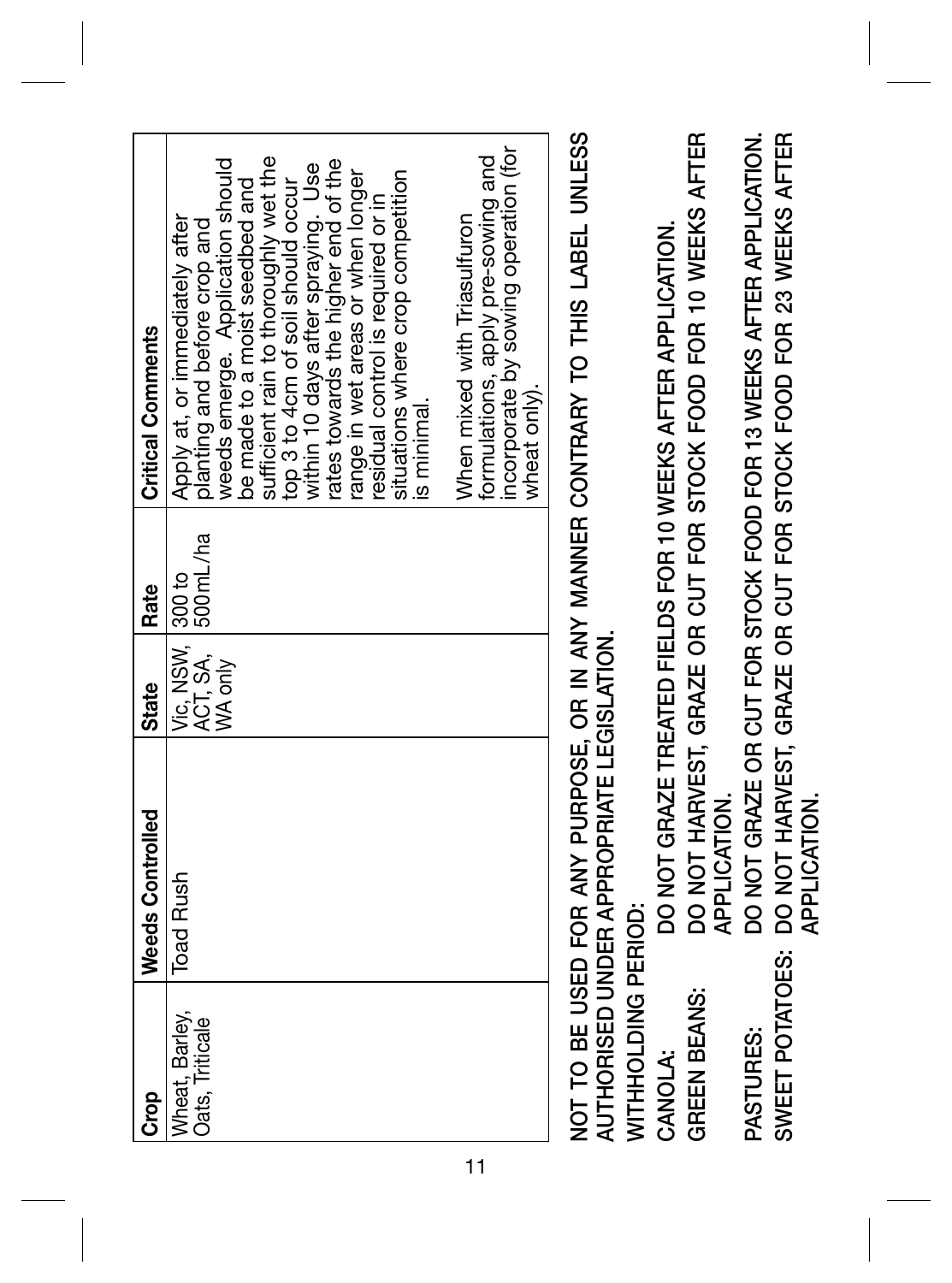## **GENERAL INSTRUCTIONS**

Choice Metolachlor 720 Herbicide is a short residual, preemergent herbicide for the control of many important annual grasses and broadleaf weeds in the crops nominated. The product does not control the important broadleaf weeds in maize, sweet corn and Concep II treated sorghum, but when mixed with Atrazine 500 Herbicide control of many important annual weeds and grasses is obtained without the problem of carryover of herbicides affecting succeeding crops. The product acts mainly through shoot (coleoptile) absorption. Its effectiveness depends on the occurrence of rainfall or irrigation to move it down into the top 3 to 4cm of soil, where it must be present at the time of weed germination.

#### **RESISTANT WEEDS WARNING**

# **GROUP K HERBICIDE**

Choice Metolachlor 720 Herbicide is a member of the amide group of herbicides with diverse sites of action. For weed resistance management this is a Group K herbicide.

Some naturally-occurring weed biotypes resistant to Choice Metolachlor 720 Herbicide and other Group K herbicides may exist through normal genetic variability in any weed population. The resistant individuals can eventually dominate the weed population if these herbicides are used repeatedly. These resistant weeds will not be controlled by Choice Metolachlor 720 Herbicide or other Group K herbicides.

Since the occurrence of resistant weeds is difficult to detect prior to use, Grow Choice Pty Ltd accepts no liability for any losses that may result from the failure of Choice Metolachlor 720 Herbicide to control the resistant weeds.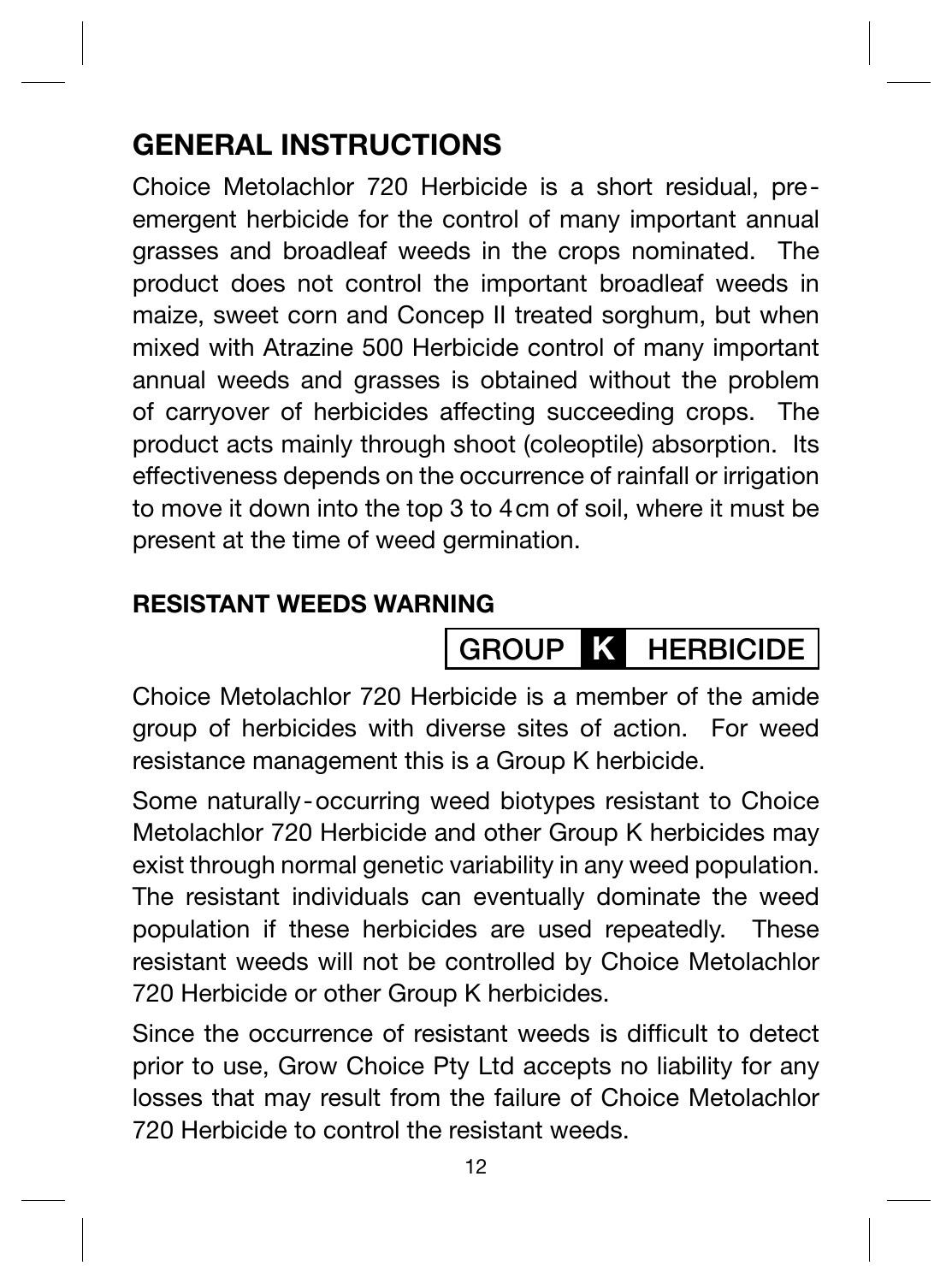#### **MIXING**

Add the required amount directly to the spray tank, fill with water and mix well.

#### **COMPATIBILITY**

Choice Metolachlor 720 Herbicide is compatible with Atrazine 500 Herbicide, Glyphosate 360 and 450 Herbicide and Sprayseed 200\*.

**Warning – Cotton:** Heavy rain following an application of Choice Metolachlor 720 Herbicide, together with below average soil temperatures, can result in crop injury, due to the inability of the germinating plant being able to metabolise the herbicide. Choice Metolachlor 720 Herbicide should not be used in situations where these conditions are likely to occur.

**Warning – Brassica Crops:** Crop retardation may occur where Choice Metolachlor 720 Herbicide is used on soils that have a low organic matter content and which contain more than 60% of fine sand and silt. On these soil types, use rates of Choice Metolachlor 720 Herbicide towards the lower end of the rate range and apply onto moist soil. Irrigation after application should be limited to no more than 25mm. DO NOT use more than once per year.

#### **PROTECTION OF CROPS, NATIVE AND OTHER NON-TARGET PLANTS**

DO NOT plant crops other than maize, sweet corn, tobacco, cotton, soybeans, sunflowers, peanuts, broccoli, Brussels sprouts, cabbages, cauliflowers or Concep II treated sorghum within 6 months of application of Choice Metolachlor 720 Herbicide.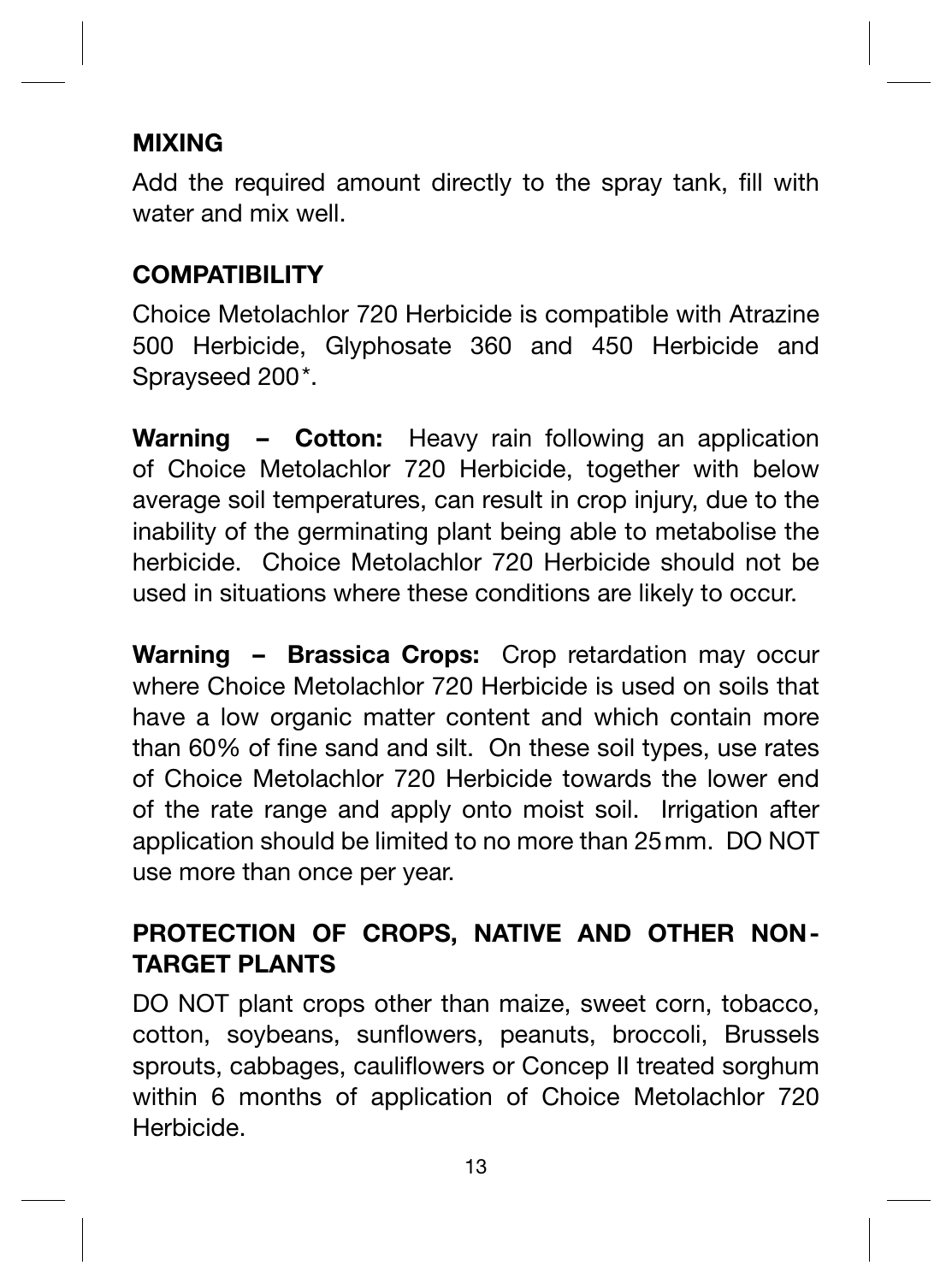#### **PROTECTION OF LIVESTOCK**

DO NOT graze or cut sweet potato leaves for stock food.

#### **PROTECTION OF WILDLIFE, FISH, CRUSTACEANS AND ENVIRONMENT**

DO NOT contaminate streams, rivers or waterways with the chemical or used containers.

#### **RE-ENTRY PERIOD**

DO NOT enter treated area until spray has dried.

#### **STORAGE AND DISPOSAL**

Store in the closed, original container in a cool, well ventilated area. DO NOT store for prolonged periods in direct sunlight.

Triple or preferably pressure rinse containers before disposal. Add rinsings to spray tank. DO NOT dispose of undiluted chemicals on site. If recycling, replace cap and return clean containers to recycler or designated collection point.

If not recycling, break, crush, or puncture and bury empty containers in a local authority landfill. If no landfill is available, bury the containers below 500 mm in a disposal pit specifically marked and set up for this purpose clear of waterways, desirable vegetation and tree roots. Empty containers and product should not be burnt.

#### **MATERIAL SAFETY DATA SHEET**

Additional information is listed in the Material Safety Data Sheet which is available from the supplier.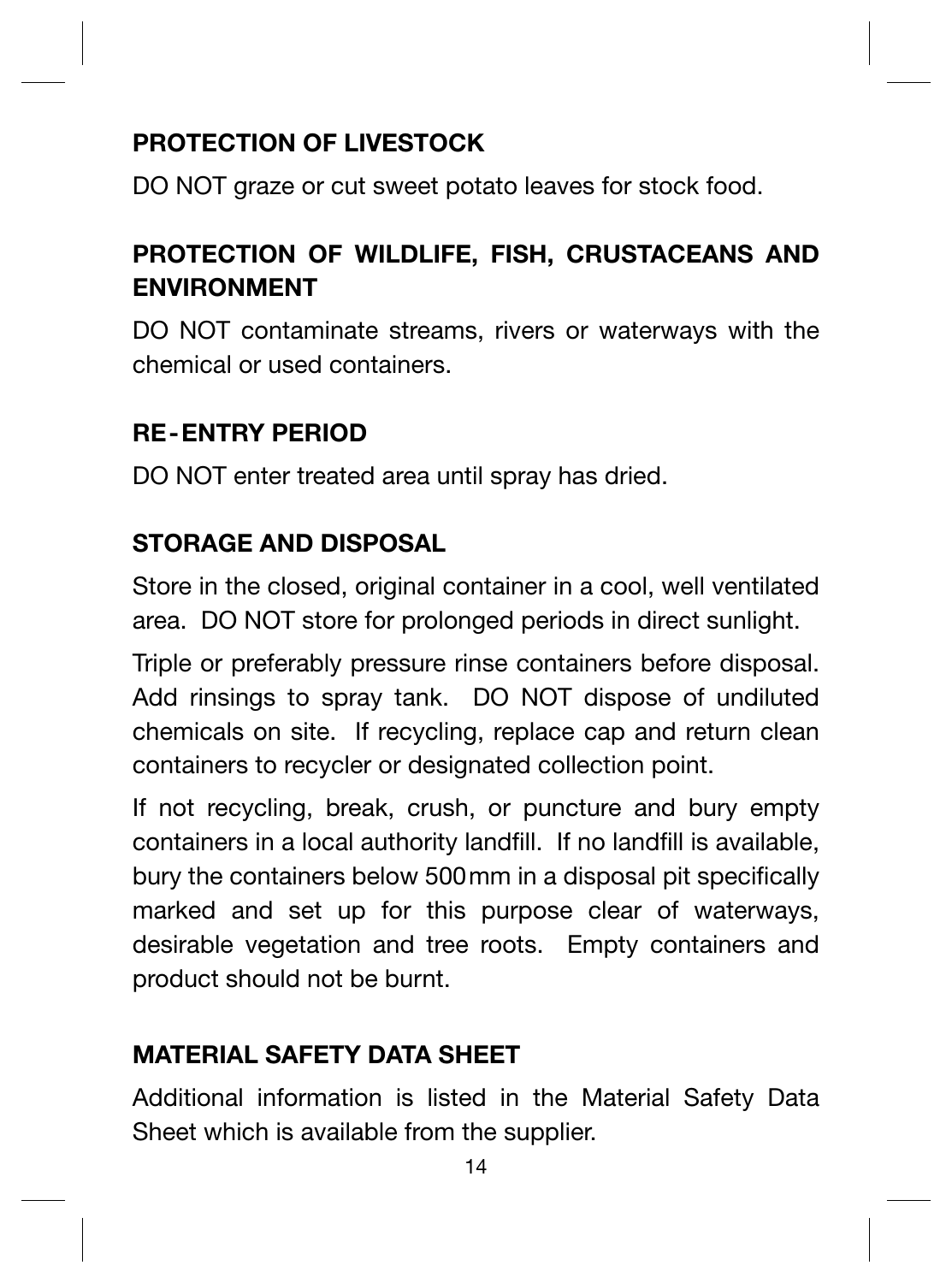#### **SAFETY DIRECTIONS**

Avoid contact with eyes and skin. Repeated exposure may cause allergic disorders. Sensitive workers should use protective clothing. After use and before eating, drinking or smoking, wash hands, arms and face thoroughly with soap and water.

#### **FIRST AID**

If poisoning occurs, contact a doctor or Poisons Information Centre. (Phone Australia: 13 11 26)

#### **NOTICE TO BUYER**

Grow Choice Pty. Ltd. will not be held liable for any loss, injury or damage, indirect or consequential, arising from the sale, supply, use or application of this product. The product is not to be used for any purpose or in any way contrary to label instructions.

1 Not a Grow Choice Trademark